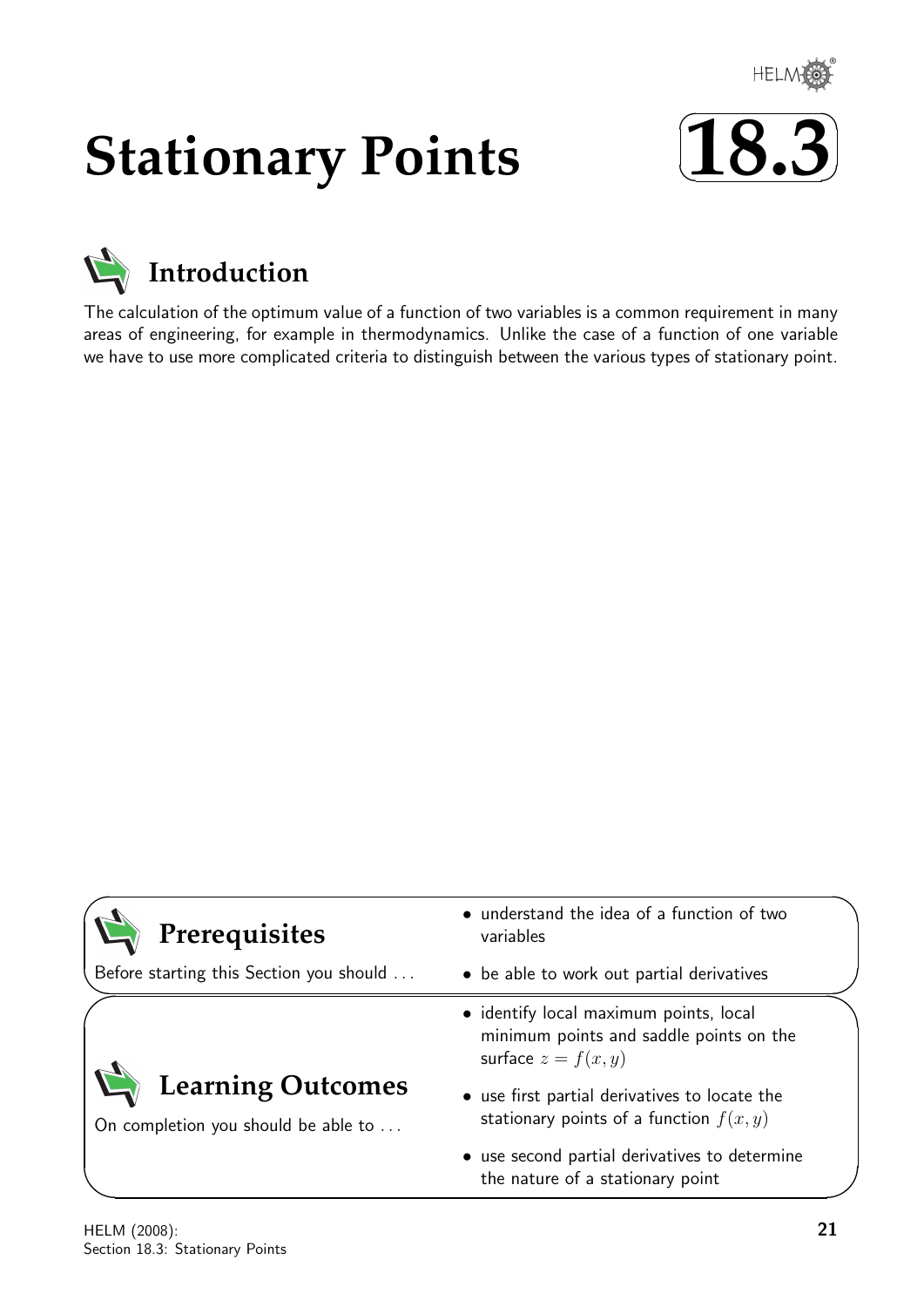## **1. The stationary points of a function of two variables**

Figure 7 shows a computer generated picture of the surface defined by the function  $z = x^3 + y^3 - 3x - 3y$ , where both x and y take values in the interval  $[-1.8, 1.8]$ .



Figure 7

There are four features of particular interest on the surface. At point  $A$  there is a **local maximum**, at B there is a local minimum, and at C and D there are what are known as saddle points.

At  $A$  the surface is at its greatest height in the immediate neighbourhood. If we move on the surface from  $A$  we immediately lose height no matter in which direction we travel. At  $B$  the surface is at its least height in the neighbourhood. If we move on the surface from  $B$  we immediately gain height, no matter in which direction we travel.

The features at  $C$  and  $D$  are quite different. In some directions as we move away from these points along the surface we lose height whilst in others we gain height. The similarity in shape to a horse's saddle is evident.

At each point  $P$  of a *smooth* surface one can draw a unique plane which touches the surface there. This plane is called the **tangent plane** at  $P$ . (The tangent plane is a natural generalisation of the tangent line which can be drawn at each point of a smooth curve.) In Figure 7 at each of the points  $A, B, C, D$  the tangent plane to the surface is horizontal at the point of interest. Such points are thus known as stationary points of the function. In the next subsections we show how to locate stationary points and how to determine their nature using partial differentiation of the function  $f(x, y)$ ,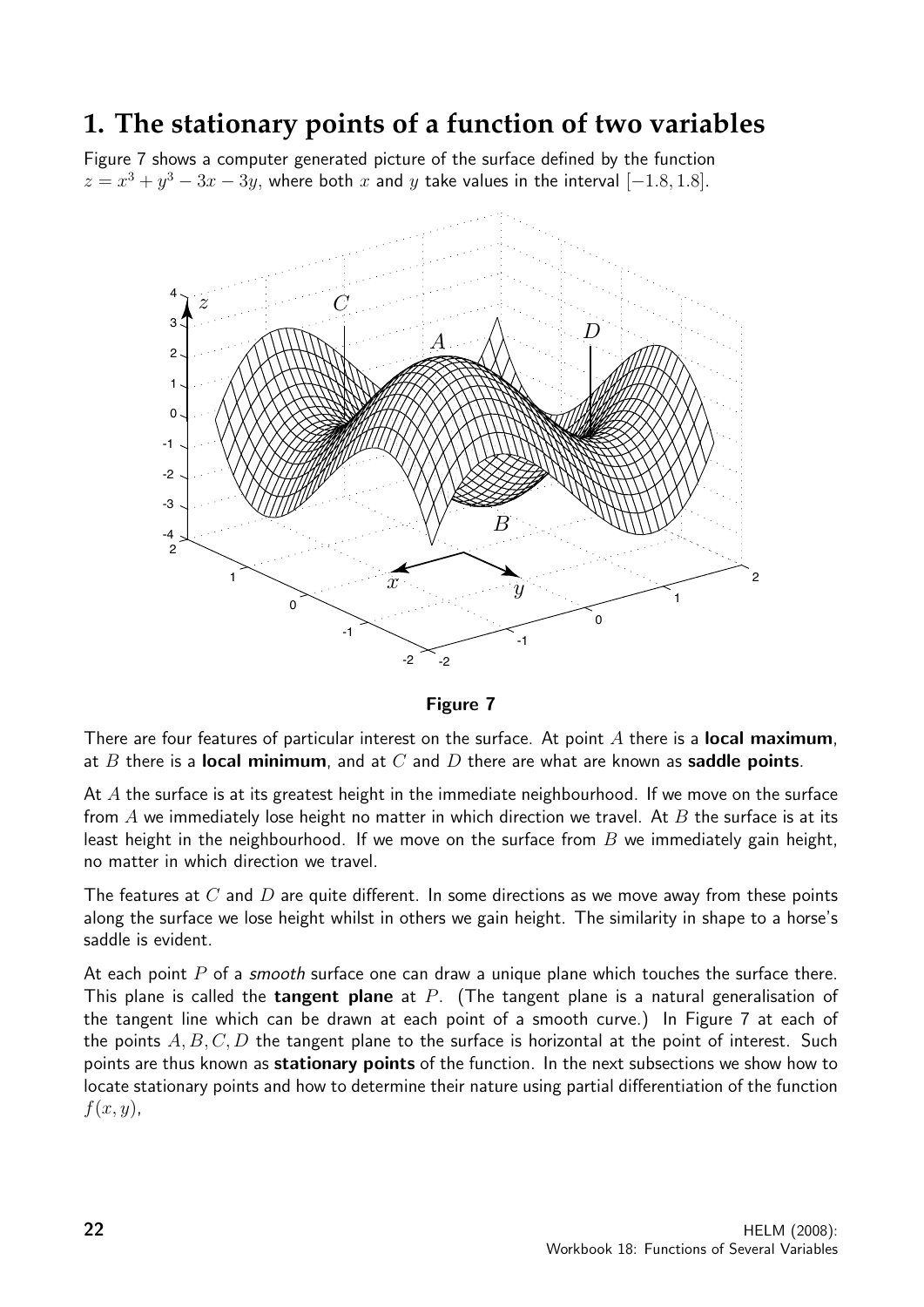







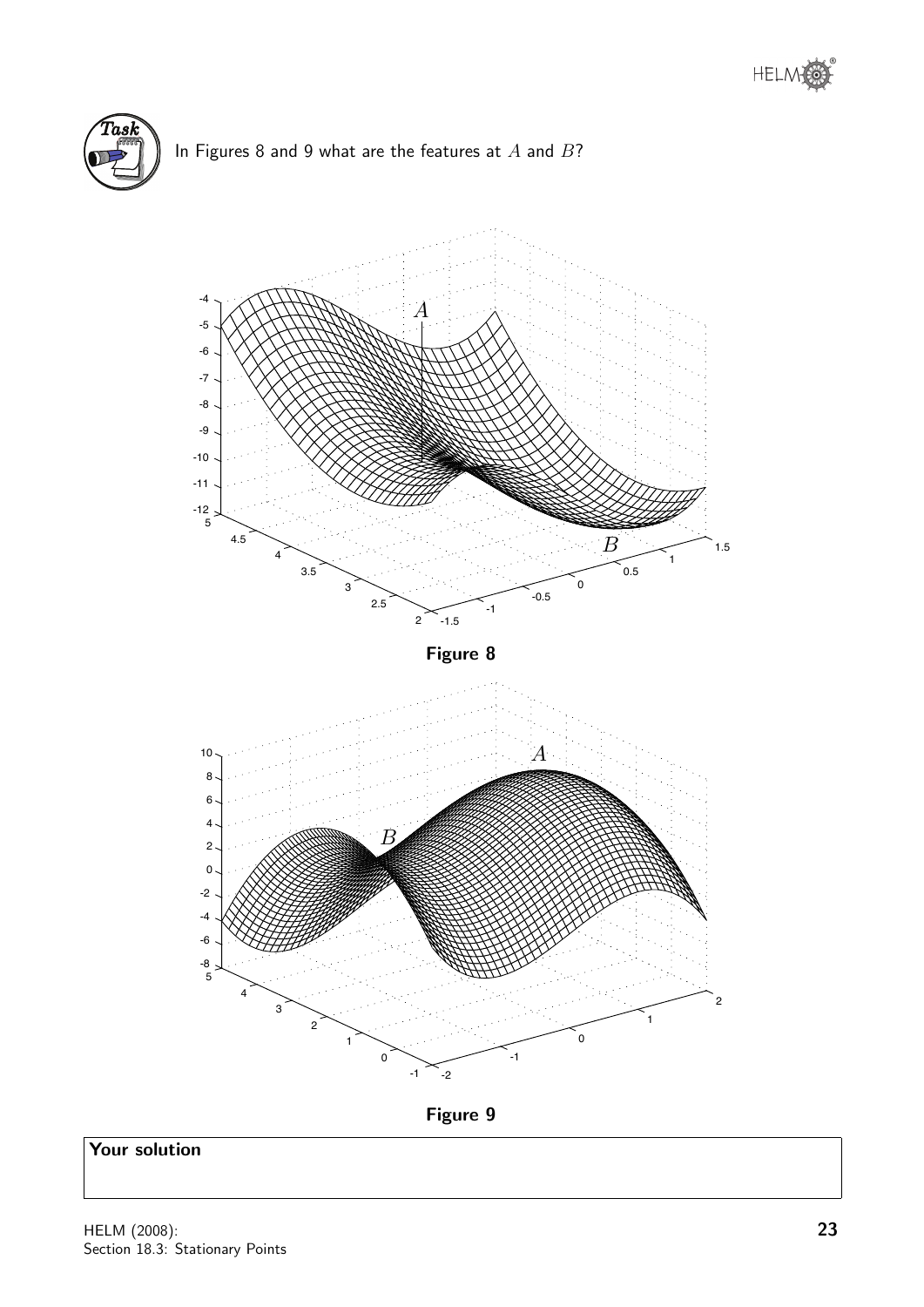| Answer       |                                              |
|--------------|----------------------------------------------|
| Figure 8     | A is a saddle point, $B$ is a local minimum. |
| $ $ Figure 9 | A is a local maximum, $B$ is a saddle point. |

# **2. Location of stationary points**

As we said in the previous subsection, the tangent plane to the surface  $z = f(x, y)$  is horizontal at a stationary point. A condition which guarantees that the function  $f(x, y)$  will have a stationary point at a point  $(x_0, y_0)$  is that, at that point both  $f_x = 0$  and  $f_y = 0$  simultaneously.



Verify that  $(0, 2)$  is a stationary point of the function  $f(x, y) = 8x^2 + 6y^2 - 2y^3 + 5$ and find the stationary value  $f(0, 2)$ .

First, find  $f_x$  and  $f_y$ :

Your solution Answer  $f_x = 16x$ ;  $f_y = 12y - 6y^2$ Now find the values of these partial derivatives at  $x = 0$ ,  $y = 2$ : Your solution Answer  $f_x = 0$ ,  $f_y = 24 - 24 = 0$ Hence  $(0, 2)$  is a stationary point.

The stationary value is  $f(0, 2) = 0 + 24 - 16 + 5 = 13$ 



**Example 9**

Find a second stationary point of  $f(x,y) = 8x^2 + 6y^2 - 2y^3 + 5$ .

### Solution

 $f_x = 16x$  and  $f_y \equiv 6y(2 - y)$ . From this we note that  $f_x = 0$  when  $x = 0$ , and  $f_x = 0$  and when  $y = 0$ , so  $x = 0$ ,  $y = 0$  i.e.  $(0, 0)$  is a second stationary point of the function.

It is important when solving the simultaneous equations  $f_x = 0$  and  $f_y = 0$  to find stationary points not to miss any solutions. A useful tip is to factorise the left-hand sides and consider systematically all the possibilities.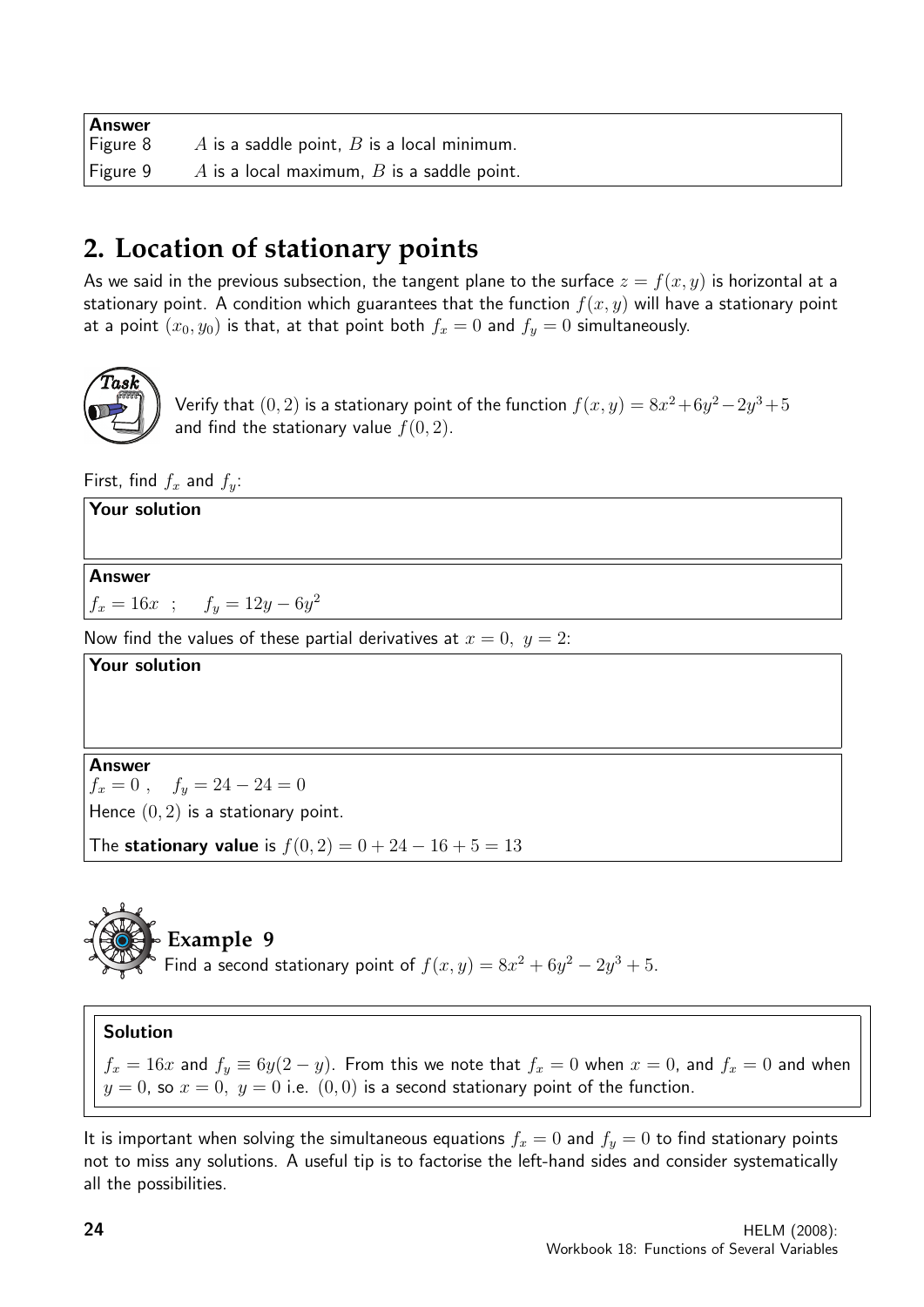



$$
f(x, y) = x^4 + y^4 - 36xy
$$

### Solution

First we write down the partial derivatives of  $f(x, y)$ ∂f  $\frac{\partial f}{\partial x} = 4x^3 - 36y = 4(x^3 - 9y)$   $\frac{\partial f}{\partial y}$  $\frac{\partial y}{\partial y} = 4y^3 - 36x = 4(y^3 - 9x)$ Now we solve the equations  $\frac{\partial f}{\partial x} = 0$  and  $\frac{\partial f}{\partial y} = 0$ :  $x^3 - 9y = 0$  (i)  $y^3 - 9x = 0$  (ii) From (ii) we obtain:  $x =$  $y^3$ 9 (iii) Now substitute from (iii) into (i)  $y^9$  $\frac{9}{9^3} - 9y = 0$  $\Rightarrow$  y  $9-9^4y = 0$  $\Rightarrow$  y(y  $(8-3^8) = 0$  (removing the common factor)  $\Rightarrow$   $y(y^4-3^4)(y^4+3^4)$   $=$   $0$  (using the difference of two squares) We therefore obtain, as the only solutions:  $y=0$  or  $y^4-3^4\ \ =\ \ 0\ \ \left( \textsf{since}\ y^4+3^4\ \textsf{is never zero}\right)$ The last equation implies:  $(y^2-9)(y^2+9) = 0$  (using the difference of two squares)  $\therefore$   $y^2 = 9$  and  $y = \pm 3$ . Now, using (iii): when  $y = 0$ ,  $x = 0$ , when  $y = 3$ ,  $x = 3$ , and when  $y = -3$ ,  $x = -3$ . The stationary points are  $(0, 0)$ ,  $(-3, -3)$  and  $(3, 3)$ .



Locate the stationary points of

$$
f(x, y) = x^3 + y^2 - 3x - 6y - 1.
$$

First find the partial derivatives of  $f(x, y)$ :

### Your solution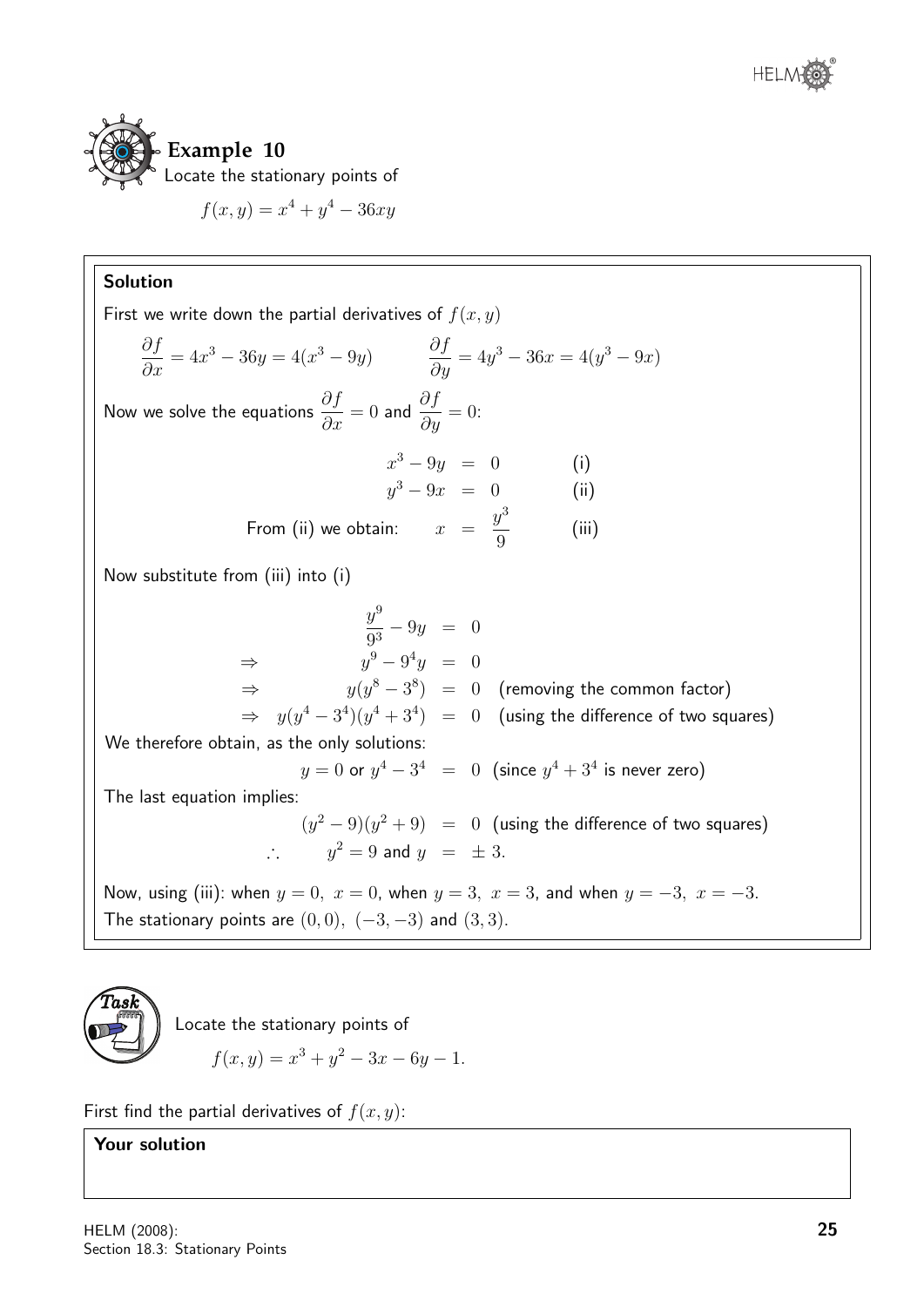Answer  
\n
$$
\frac{\partial f}{\partial x} = 3x^2 - 3
$$
,  $\frac{\partial f}{\partial y} = 2y - 6$ 

Now solve simultaneously the equations  $\displaystyle{\frac{\partial f}{\partial x}=0}$  and  $\displaystyle{\frac{\partial f}{\partial y}=0}$ :

### Your solution

Answer  $3x^2 - 3 = 0$  and  $2y - 6 = 0$ . Hence  $x^2 = 1$  and  $y = 3$ , giving stationary points at  $(1,3)$  and  $(-1,3)$ .

## **3. The nature of a stationary point**

We state, without proof, a relatively simple test to determine the nature of a stationary point, once located. If the surface is very flat near the stationary point then the test will not be sensitive enough to determine the nature of the point. The test is dependent upon the values of the second order derivatives:  $f_{xx}, f_{yy}, f_{xy}$  and also upon a combination of second order derivatives denoted by D where

$$
D \equiv \frac{\partial^2 f}{\partial x^2} \times \frac{\partial^2 f}{\partial y^2} - \left(\frac{\partial^2 f}{\partial x \partial y}\right)^2
$$
, which is also expressible as  $D \equiv f_{xx} f_{yy} - (f_{xy})^2$ 

The test is as follows:



### Test to Determine the Nature of Stationary Points

- 1. At each stationary point work out the three second order partial derivatives.
- 2. Calculate the value of  $D = f_{xx}f_{yy} (f_{xy})^2$  at each stationary point. Then, test each stationary point in turn:
- 3. If  $D < 0$  the stationary point is a **saddle point**.
	- If  $D > 0$  and  $\frac{\partial^2 f}{\partial x^2}$  $\frac{\partial^2 J}{\partial x^2} > 0$  the stationary point is a **local minimum**. If  $D > 0$  and  $\frac{\partial^2 f}{\partial x^2}$  $\frac{\partial^2 J}{\partial x^2} < 0$  the stationary point is a **local maximum.** If  $D = 0$  then the test is inconclusive (we need an alternative test).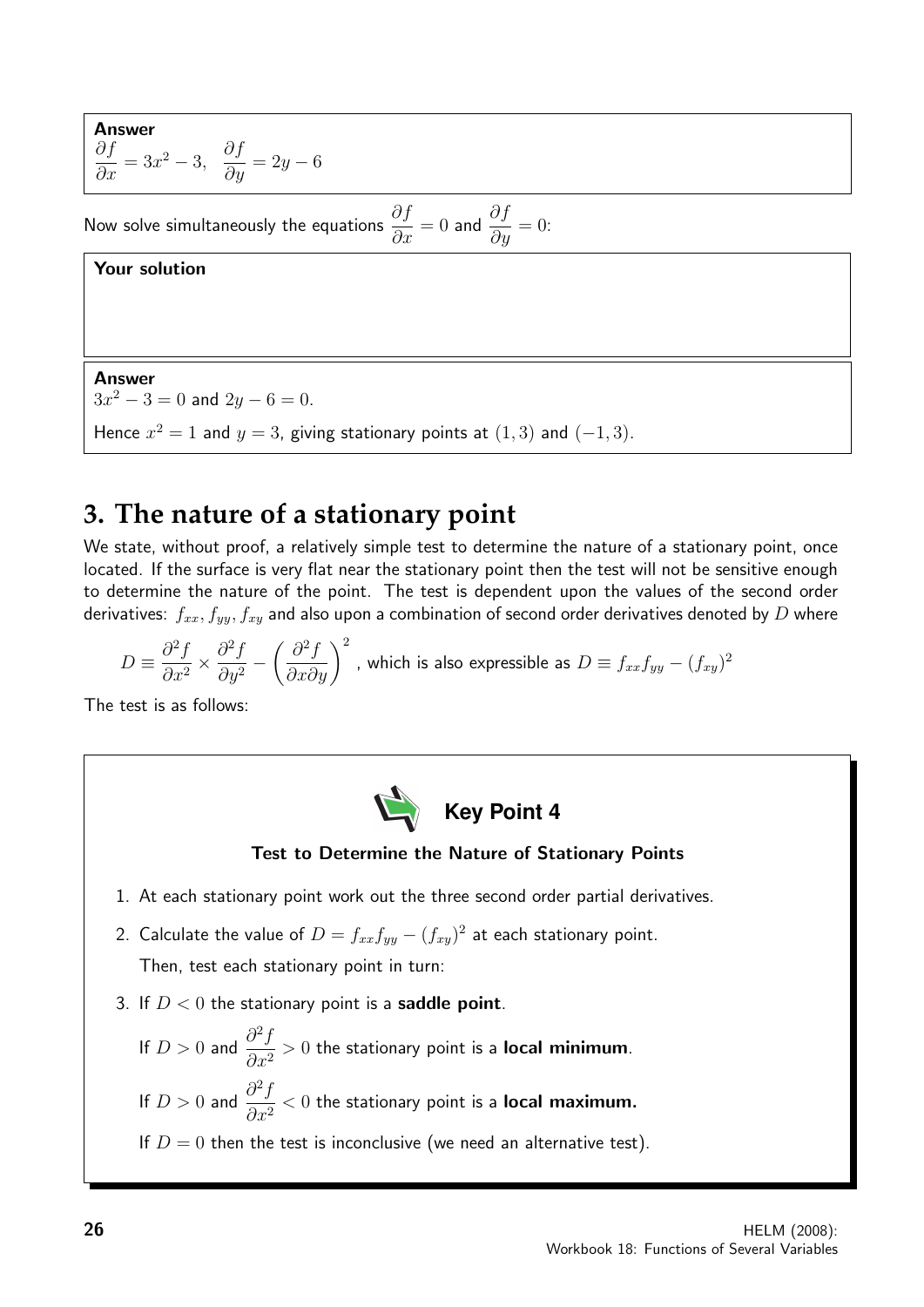

# **Example 11**

The function:  $f(x,y) = x^4 + y^4 - 36xy$  has stationary points at  $(0, 0), (-3, -3), (3, 3)$ . Use Key Point 4 to determine the nature of each stationary point.

| <b>Solution</b>                                                                                                                                                                  |                  |                  |           |       |
|----------------------------------------------------------------------------------------------------------------------------------------------------------------------------------|------------------|------------------|-----------|-------|
| We have $\frac{\partial f}{\partial x} = f_x = 4x^3 - 36y$ and $\frac{\partial f}{\partial y} = f_y = 4y^3 - 36x$ .                                                              |                  |                  |           |       |
| Then $\frac{\partial^2 f}{\partial x^2} = f_{xx} = 12x^2$ , $\frac{\partial^2 f}{\partial y^2} = f_{yy} = 12y^2$ , $\frac{\partial^2 f}{\partial x \partial y} = f_{yx} = -36$ . |                  |                  |           |       |
| A tabular presentation is useful for calculating $D = f_{xx}f_{yy} - (f_{xy})^2$ :                                                                                               |                  |                  |           |       |
|                                                                                                                                                                                  |                  | Point            | Point     | Point |
|                                                                                                                                                                                  | Derivatives      | (0,0)            | $(-3,-3)$ | (3,3) |
|                                                                                                                                                                                  |                  |                  |           |       |
|                                                                                                                                                                                  | $f_{xx}$         | $\boldsymbol{0}$ | 108       | 108   |
|                                                                                                                                                                                  | $f_{yy}$         | $\overline{0}$   | 108       | 108   |
|                                                                                                                                                                                  | $f_{xy}$         | $-36$            | $-36$     | $-36$ |
|                                                                                                                                                                                  | $\boldsymbol{D}$ | < 0              | > 0       | > 0   |
| $(0,0)$ is a saddle point; $(-3,-3)$ and $(3,3)$ are both local minima.                                                                                                          |                  |                  |           |       |



Determine the nature of the stationary points of  $f(x,y) = x^3 + y^2 - 3x - 6y - 1$ , which are  $(1, 3)$  and  $(1, -3)$ .

Write down the three second partial derivatives:

### Your solution

### Answer

 $f_{xx} = 6x$ ,  $f_{yy} = 2$ ,  $f_{xy} = 0$ .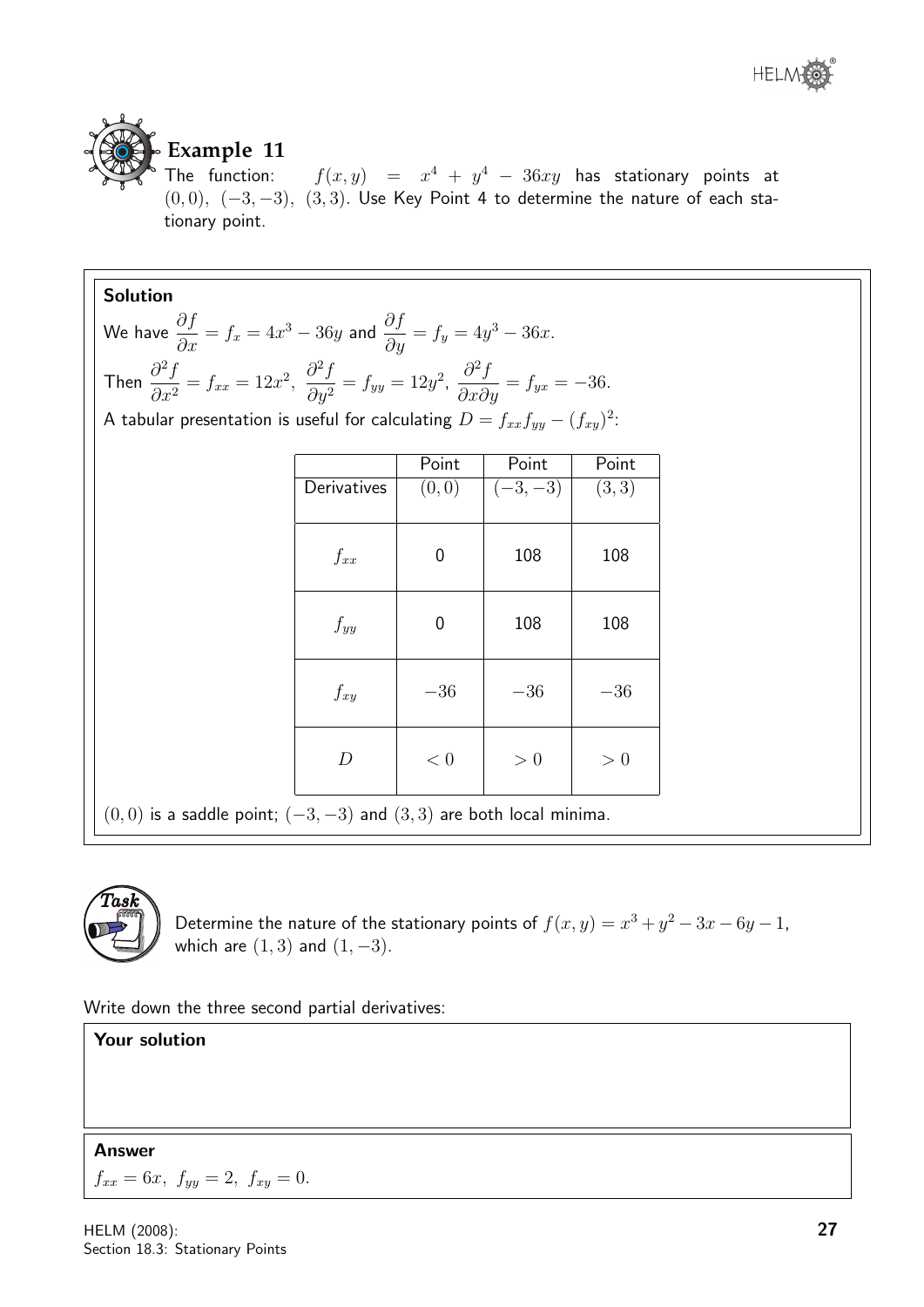Now complete the table below and determine the nature of the stationary points:

### Your solution

|               |                       | Point            | Point               |
|---------------|-----------------------|------------------|---------------------|
|               | Derivatives           | (1, 3)           | $(-1, 3)$           |
|               |                       |                  |                     |
|               |                       |                  |                     |
|               | $\mathcal{f}_{xx}$    |                  |                     |
|               |                       |                  |                     |
|               |                       |                  |                     |
|               | $f_{yy}$              |                  |                     |
|               |                       |                  |                     |
|               |                       |                  |                     |
|               | $\mathcal{f}_{xy}$    |                  |                     |
|               |                       |                  |                     |
|               |                       |                  |                     |
|               | $\boldsymbol{D}$      |                  |                     |
|               |                       |                  |                     |
|               |                       |                  |                     |
| <b>Answer</b> |                       |                  |                     |
|               |                       | Point            | Point               |
|               | Derivatives           | (1, 3)           | $\overline{(-1,3)}$ |
|               |                       |                  |                     |
|               |                       |                  |                     |
|               |                       |                  |                     |
|               |                       |                  |                     |
|               | $\mathnormal{f_{xx}}$ | $6\,$            | $-6\,$              |
|               |                       |                  |                     |
|               |                       |                  |                     |
|               | $f_{yy}$              | $\overline{2}$   | $\overline{2}$      |
|               |                       |                  |                     |
|               |                       |                  |                     |
|               | $\mathcal{f}_{xy}$    | $\boldsymbol{0}$ | $\boldsymbol{0}$    |
|               |                       |                  |                     |
|               |                       |                  |                     |
|               | $\boldsymbol{D}$      | $> 0\,$          | $< 0\,$             |

State the nature of each stationary point:

### Your solution

### Answer

 $(1, 3)$  is a local minimum;  $(-1, 3)$  is a saddle point.